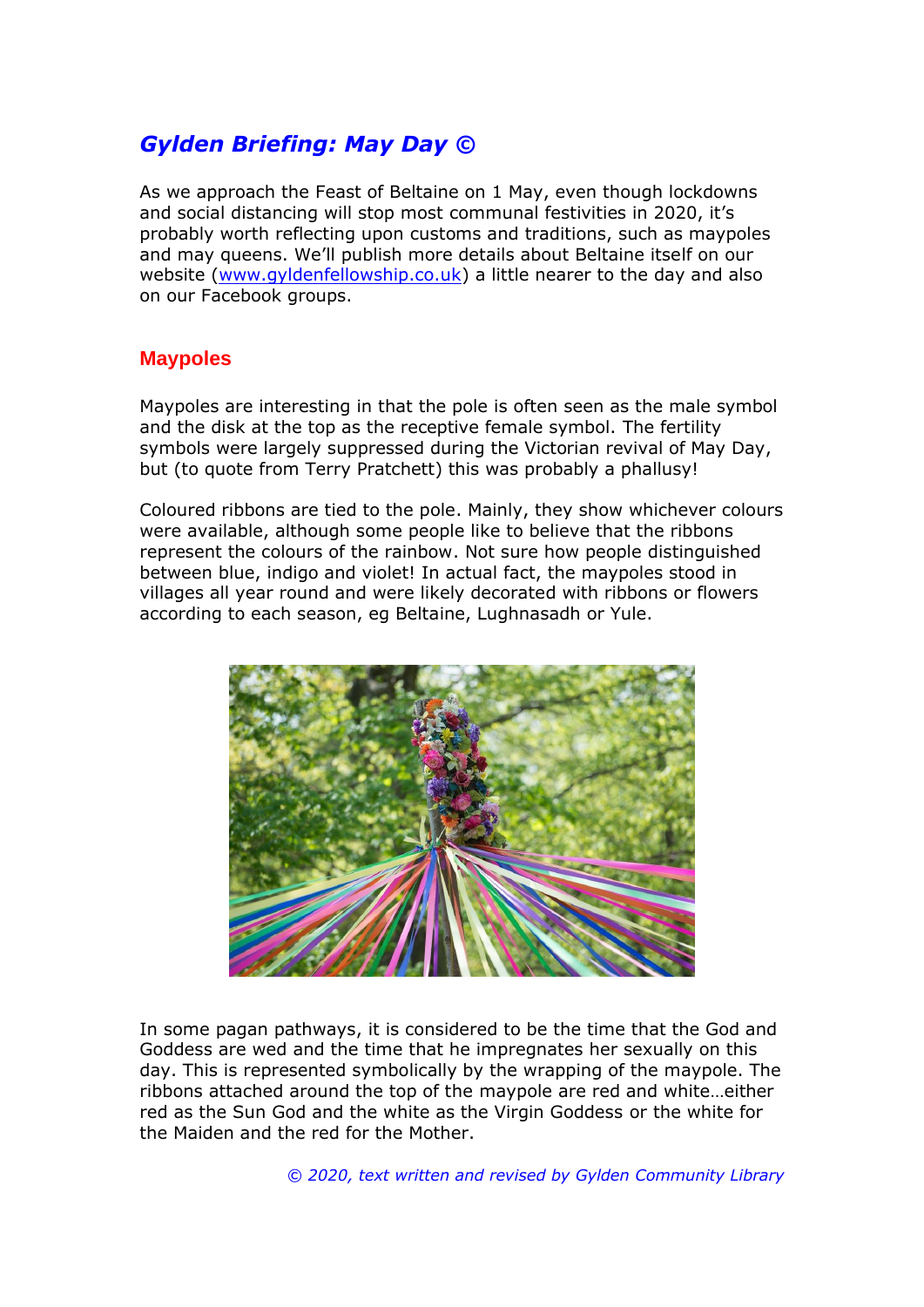The participants dance around the maypole carrying the ribbons: men holding the red and the women holding the white. As they dance, they weave and intertwine the ribbons to form a symbolic birth canal wrapped around the phallic pole, representing the union of the Goddess and God. Many pagans choose this time to perform their own hand-fastings or weddings.

The fertility aspect of the maypole is dubious at best, since the only real spiritual overlay came along last century, i.e. the idea of the Triple Goddess (maiden-mother-crone). To be sure, there is ample historical evidence for maypole ceremonies in England from the Middle Ages (and in Germany and Sweden from earlier than that). The earliest maypoles were tall trees with the branches cut off and decorated with flowers or garlands, i.e. no ribbons.

Of course, there was a much earlier festival in ancient Rome that fell on 1 May – Floralia, a festival that honoured Flora, the goddess of spring and flowers. It was a time of singing, dancing, flower parades and a time for Romans to hang flowers on doors. Roman prostitutes especially enjoyed the festival, for they considered Flora their patron goddess.

So, there was a sexual symbolism involved long before last century, perhaps the pole showing the god planting his phallus into the womb of mother earth, bringing new life. This sexual aspect and the wild festivals that accompanied it led the Puritans to ban the maypole custom in 1644. This ban was repealed soon after the restoration of Charles II in 1660, as can be seen from the article on the Cerne Abbas Giant (by Dr C. March, *Dorset Field Club's Proceedings*, 1901).

According to authorities, cited by Dr March, the festival of the Cerne Abbas maypole used to be accompanied by this custom in the 1580s.

*"Hundreds of men, women, and children go off to the woods and groves and spend all the night in pastimes and, in the morning, they would return with birche boughes and branches of trees to deck their assembles withal. And they bring home with great veneration the Maie-pole, their stinking idol rather, covered all over with flowers and herbes, and then fall they to leaping and dancing about it, as the heathen people did. I have heard it crediblie reported by men of great gravity that, of an hundred maides going to the wood, there have scarcely the third part of them returned home again as they went."*

*"The ordinance of the Long Parliament in April 1644 made law, whereby all maypoles were to be taken down and removed by the constables, churchwardens, and other parish officers. It met with no little resistance that the Cerne maypole was destroyed in 1635."*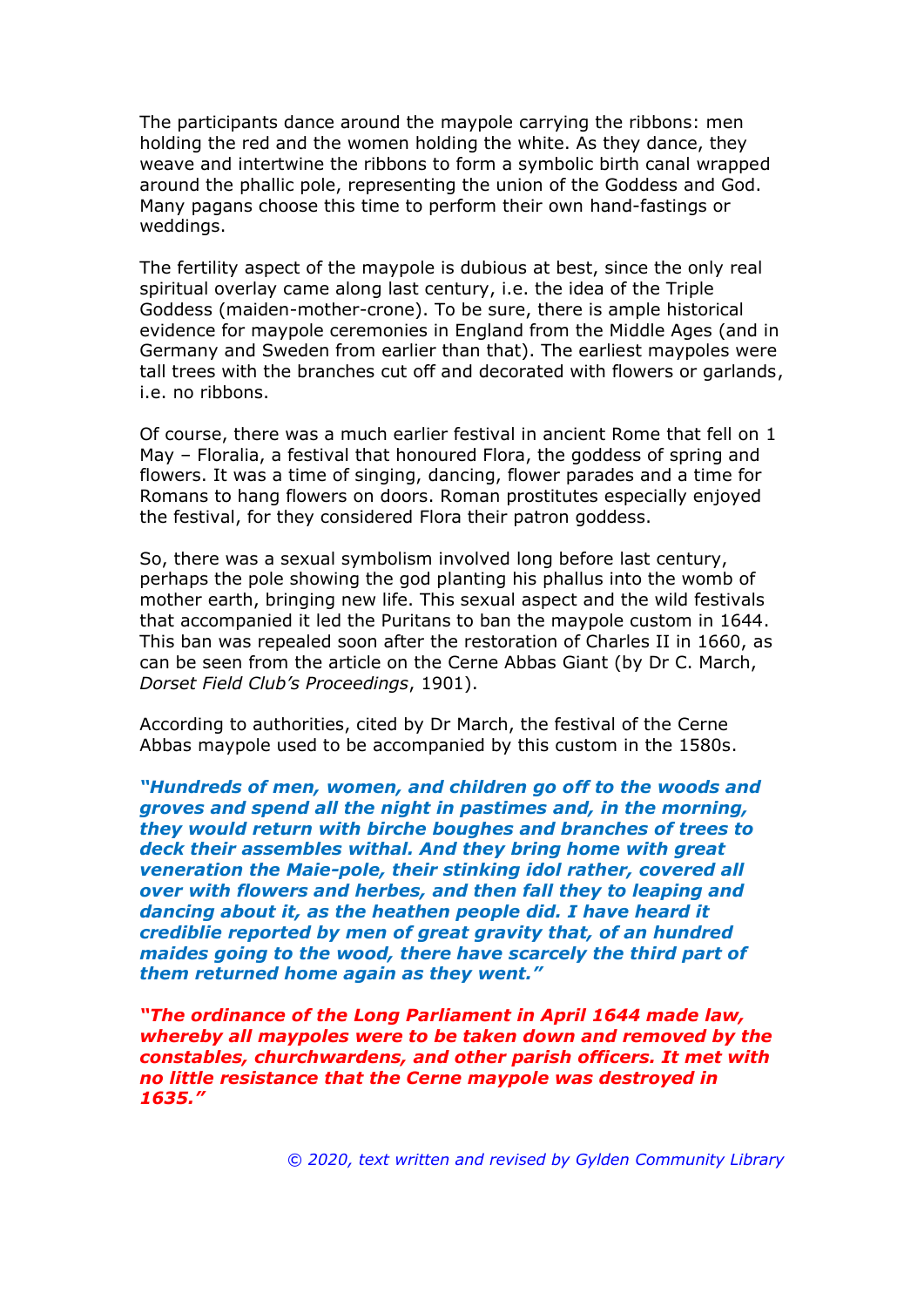The Puritan ban stopped that sort of celebration, but the eventual Restoration allowed some sort of May Day festival – again from Dr March.

*"After the advent of Charles II, the Maypole was set up again, and had a long life. The Maypole was made every year from a fir-bole, and was raised in a night. It was erected in the ring just above the Giant, decorated and the villagers went up the hill and danced round the pole on the 1 May. This hill was Trendle Hill, situated about half a mile from the town, upon the steep southern declivity of which the famous figure of the giant was cut in the chalk."*

Many towns and parishes erected permanent maypoles in celebration, some boasting 80 or 90 feet! These permanent poles were left to stand throughout the year but only decorated and danced around on May Day. In the village of Sturminster Marshall (Dorset, pictured below), a commemorative plaque beside the maypole reads, as shown below.

*"In the year of 1101, the Lord of the Manor the Earl of Pembroke, granted permission for a fare to be held on this site and it is probable that the first maypole was erected at the time. Known restorations took place in year 1669, 1867 and 1897. The present maypole follows the design of the 1897 pole and stands thirty-five feet high with a static ring four foot in diameter fixed five foot from the top. A new innovation is the weathervane in the shape of a water rat - the village emblem. The pole weighs three and a half tons."*



*© 2020, text written and revised by Gylden Community Library*